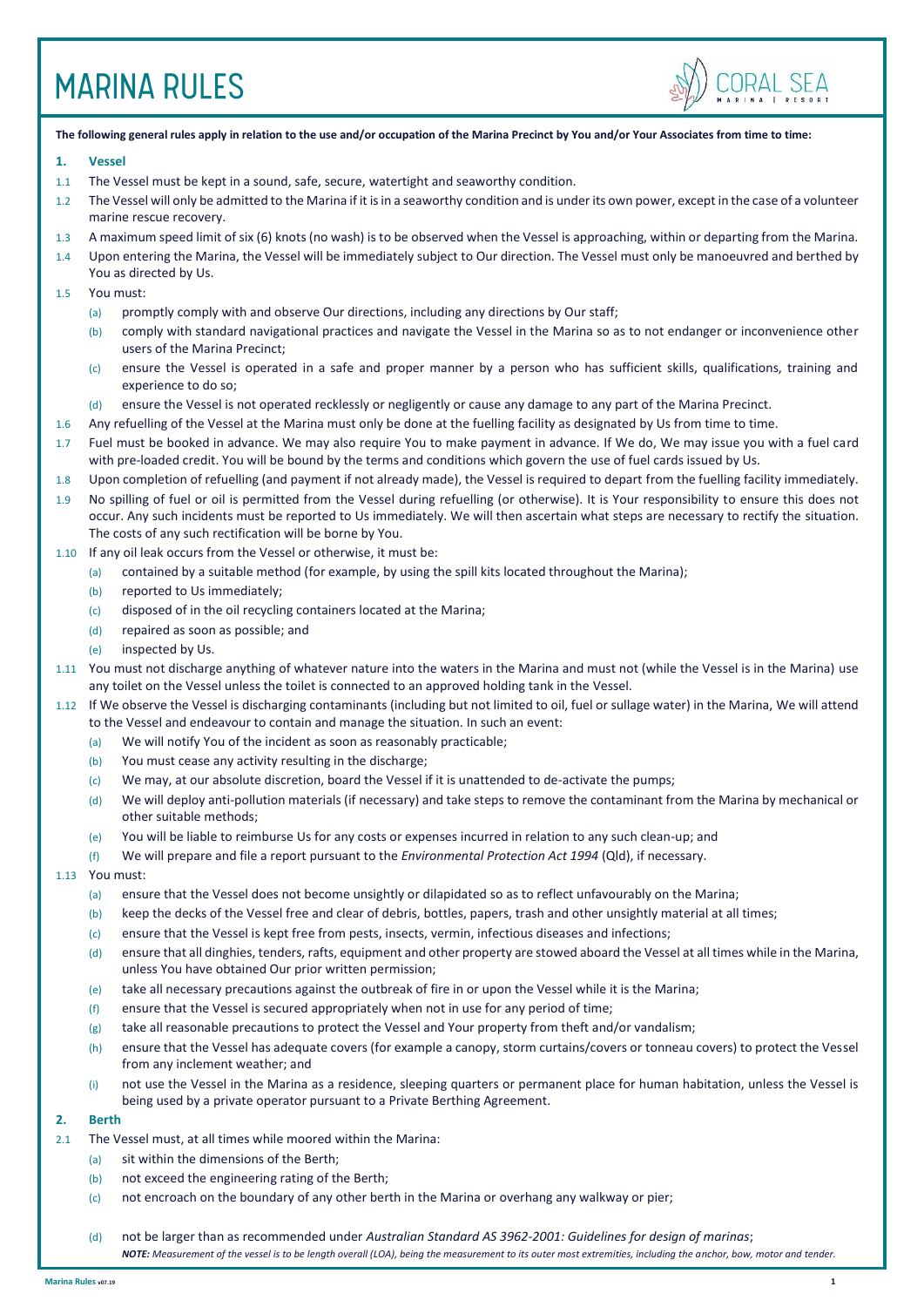- (e) be moored with mooring lines (provided by You) which are adequate for the size and weight of the Vessel and in good condition;
- 2.2 You must:
	- (a) arrange (at Your expense) for any additional or replacement mooring lines to be obtained and used if, in Our opinion, the mooring lines you have provided are inadequate or We consider additional lines are necessary;
	- (b) keep the Berth, and any other area of the Marina used by You from time to time, in a clean state and free from rubbish at all times;
	- (c) keep the sight line of any navigation leads, light or mark which crosses the Berth clear of obstruction (to Our satisfaction); and
	- (d) not leave any fuel containers on the Berth or anywhere else within the Marina.
- 2.3 Only approved power leads which are compliant with *Australian Standard AS 3760:2010 In-service safety inspection and testing of electrical equipment*, have been checked for correct polarity, have been tested and tagged by a licensed electrical contractor within a reasonable time prior to the Start Date and inspected by Us can be used to connect to the power supply which runs to the Berth.
- 2.4 We reserve the right to disconnect (without notice) power cords if We consider them to be potentially dangerous, damaged, across walkways and (in particular) if they are being used in non-compliance with rule 2.3.

#### **3. Conduct**

- 3.1 You must promptly, at all times and at Your own cost:
	- (a) observe, perform, fulfil and comply with (on time) all requirements of any law, statute, rule, regulation, engineering rating, industry standard or requirement of any State, Federal or local government or other authority with jurisdiction relating to the Vessel, the Business (in the case of commercial operators) and/or Your use and occupation of the Marina;
	- (b) obtain and maintain any necessary permits, consents, approvals, licences and/or registrations to operate the Vessel, the Business (in the case of commercial operators) and/or access the Marina;
	- (c) make arrangements to ensure the safe, proper and lawful disembarkation of all persons from the Vessel and at all times while they are present on the Marina Precinct (with the same obligation applying in reverse on embarkation);
	- (d) unless otherwise agreed to or allowed by us, provide and use Your own equipment (and not Ours) in relation to Your use of the Berth, including but not limited to using Your own (branded) trolleys which are safe and comply with all relevant guidelines, standards and/or regulations;
	- (e) ensure that any gates, entrances and/or exits within the Marina Precinct which are opened by You are properly closed (and secured, if appropriate) after each use; and
	- (f) ensure that no unauthorised persons or external contractors access the Marina, without first obtaining Our prior written consent.
- 3.2 Enclosed footwear must be worn at all times while You are within the Marina Precinct, including but not limited to any walkways, the fuel wharf, refuse station, the Facilities Areas and the Common Areas.
- 3.3 Noise should be kept to a minimum at all times and You must have regard to other occupiers of the Marina Precinct when operating radios and/or musical apparatus so as not to create a nuisance.
- 3.4 Swimming, diving and/or fishing within the Marina is prohibited.
- 3.5 Children must be supervised and accompanied by adults at all times while in the Marina Precinct.
- 3.6 Animals must be leashed/caged at all times and must not be permitted to foul any part of the Marina. Animals must not be stored or allowed aboard the Vessel unless You obtain Our prior written consent.
- 3.7 No feeding of fish or birds within the Marina is permitted.
- 3.8 Consumption of alcohol is prohibited within the Marina Precinct, except within licenced premises or onboard the Vessel (in the case of private operators).
- 3.9 Smoking is not permitted anywhere in the Marina Precinct except in those areas (if any) which are designated as being smoking areas. No cigarette butts are to be disposed overboard.
- 3.10 Car parking is not included and (depending on availability) will incur an additional charge. All persons park at their own risk.
- 3.11 No unregistered vehicles/trailers are permitted within the Marina Precinct. No boats or tenders on trailers are permitted to be parked in any general car park located within the Precinct and must instead be stored within a designated storage area within the Precinct.
- 3.12 You must not do anything which is immoral, noxious, offensive, hazardous or likely to cause nuisance or injury to any person.
- 3.13 You shall be solely responsible for the conduct of Your Associates. Disorderly conduct by You or Your Associates may result in Us requesting that You or Your Associates vacate the Marina Precinct.
- 3.14 Laundry of any type or items of apparel or equipment must not be hung out to dry or air in public view aboard the Vessel or any part of the Marina Precinct.
- 3.15 No chemicals, flammable or volatile liquids or substances (including gas) may be stored in the Vessel other than those that are reasonably required for the operation of the Vessel (and then only in such quantities as are reasonably required and in appropriate and approved containers) or used within the Marina except as otherwise approved by Us. We may conduct inspections and/or audits of the Vessel to ensure Your compliance with this clause and the overall safety of the Marina Precinct. You authorise Us to board the Vessel for this purpose.
- 3.16 All sewerage must only be disposed of in the sewage pump out station at the Marina.
- 3.17 Nothing must be thrown overboard the Vessel while it is in the Marina, including but not limited to fish scraps. Refuse, garbage and plastic bags must be placed in rubbish bins provided within the Marina, other than fish scraps which must be bagged and taken off-site for disposal. If refuse items are too large or You require assistance, We can assist in arranging for disposal (upon request).
- 3.18 You must not at any time:
	- (a) cause or permit any damage to occur to the Berth, the Marina and/or the Precinct or any other vessel or item of property located in the Marina Precinct, whether by virtue of the operation of the Vessel or otherwise. If damage does occur:
		- (i) you must:
			- (A) give immediate verbal and written notice to Us of any such damage, and the circumstances surrounding same;
			- (B) after giving Us notice, promptly repair any damage caused by the act, omission, negligence or default of You or Your Associates as the case may be as directed by Us, or (on demand by Us) pay to Us the Cost of undertaking such repairs so the We can engage Our own contractors;